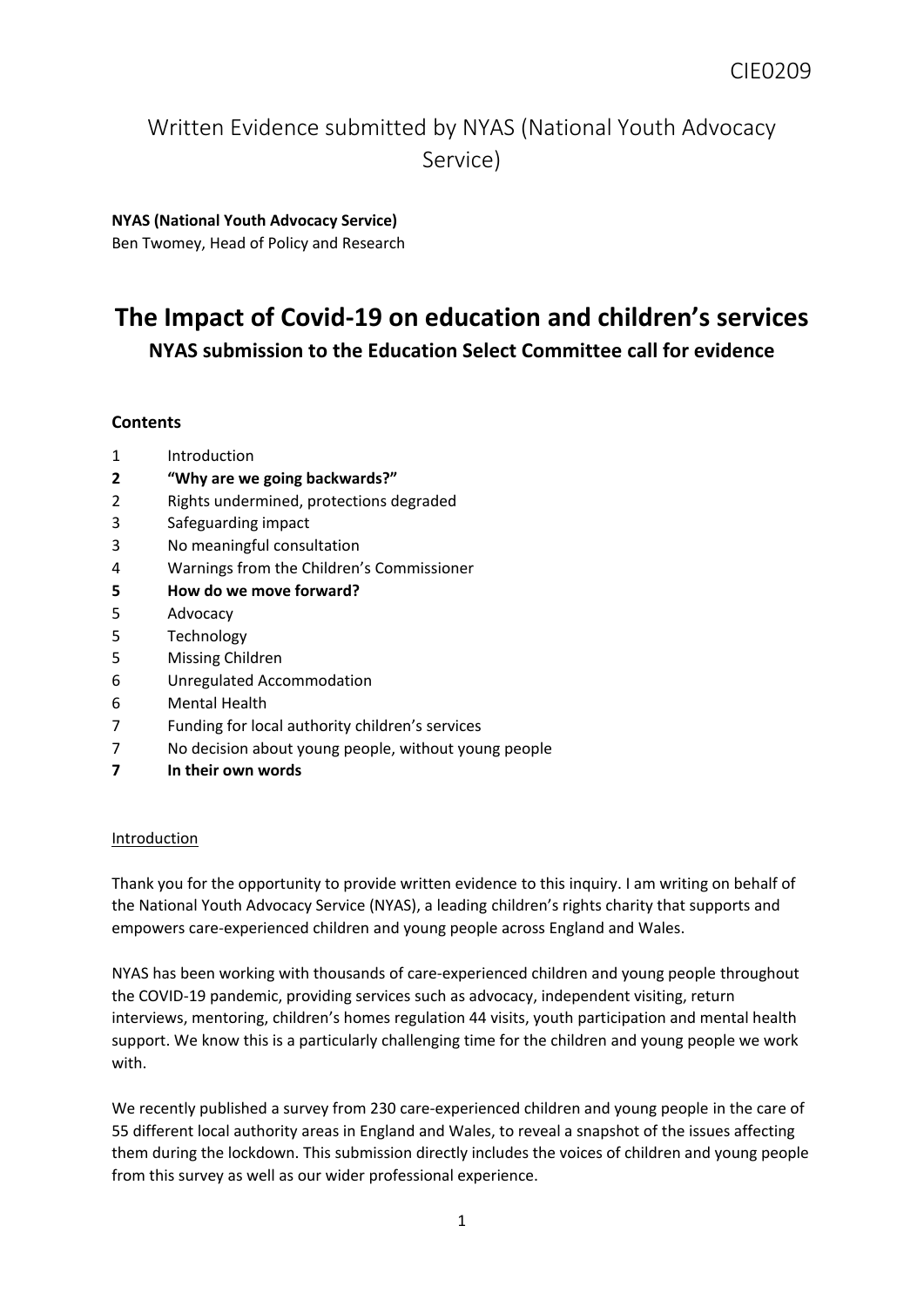We have structured our submission under three headings, which relate specifically to the Committee's terms of reference focusing on support for vulnerable children and young people. The first provides evidence around a question asked by a 19 year-old care leaver whom we work with, "why are we going backwards?" The second is evidence related to how we move forward. We conclude this submission with direct quotes from care-experienced children and young people during this pandemic.

# **"Why are we going backwards?"**

This question was posed by Charlotte, a care leaver and campaigns adviser to NYAS, on BBC North West last month. Charlotte was discussing how the children's rights framework has been seriously undermined by The Adoption and Children (Coronavirus) (Amendment) Regulations 2020, also known as Statutory Instrument 445 (SI 445). You will hopefully recall that NYAS wrote to the committee members and clerk about this issue on 30th April 2020.

## Rights undermined, protections degraded

The day before SI 445 was published by the government, we were pleased that the Minister for Children and Families' wrote to us to say that protecting vulnerable children is the government's "top priority".

After reading the legislation, followed by the guidance associated with it, we could not identify a single measure that enhances protections for care-experienced children and young people. Instead, children's rights and protections appear to be degraded throughout.

In these uncertain times, we completely understand the need for flexibility in the approach taken by children's services. We have had to be flexible in the delivery of our services too, developing new programmes and learning the best way to continue our work 'virtually' during the lockdown. Whilst flexibility at this time is important, it must not be a byword for the unnecessary dismantling of children's rights.

The expansive list of changes, with 65 separate losses or dilutions of legal protections for children in care or entering care, include:

- The requirement that social workers must visit children living in care, or who are privately fostered, in accordance with strict statutory timescales – within one week when they have gone into care, and every six weeks for the year after that – have been relaxed. Now if they are unable to visit within the timescales they must do so as 'reasonably practicable' thereafter. This applies even if the visits are done by phone or video call.
- Independent six-month reviews of each child in care during COVID-19 are no longer mandatory.
- Placement plans are no longer mandatory where a child is placed with a family member or relative and any assessment of kinship care's suitability does now have to take place 'as soon as is reasonably practicable' rather than within 10 working days.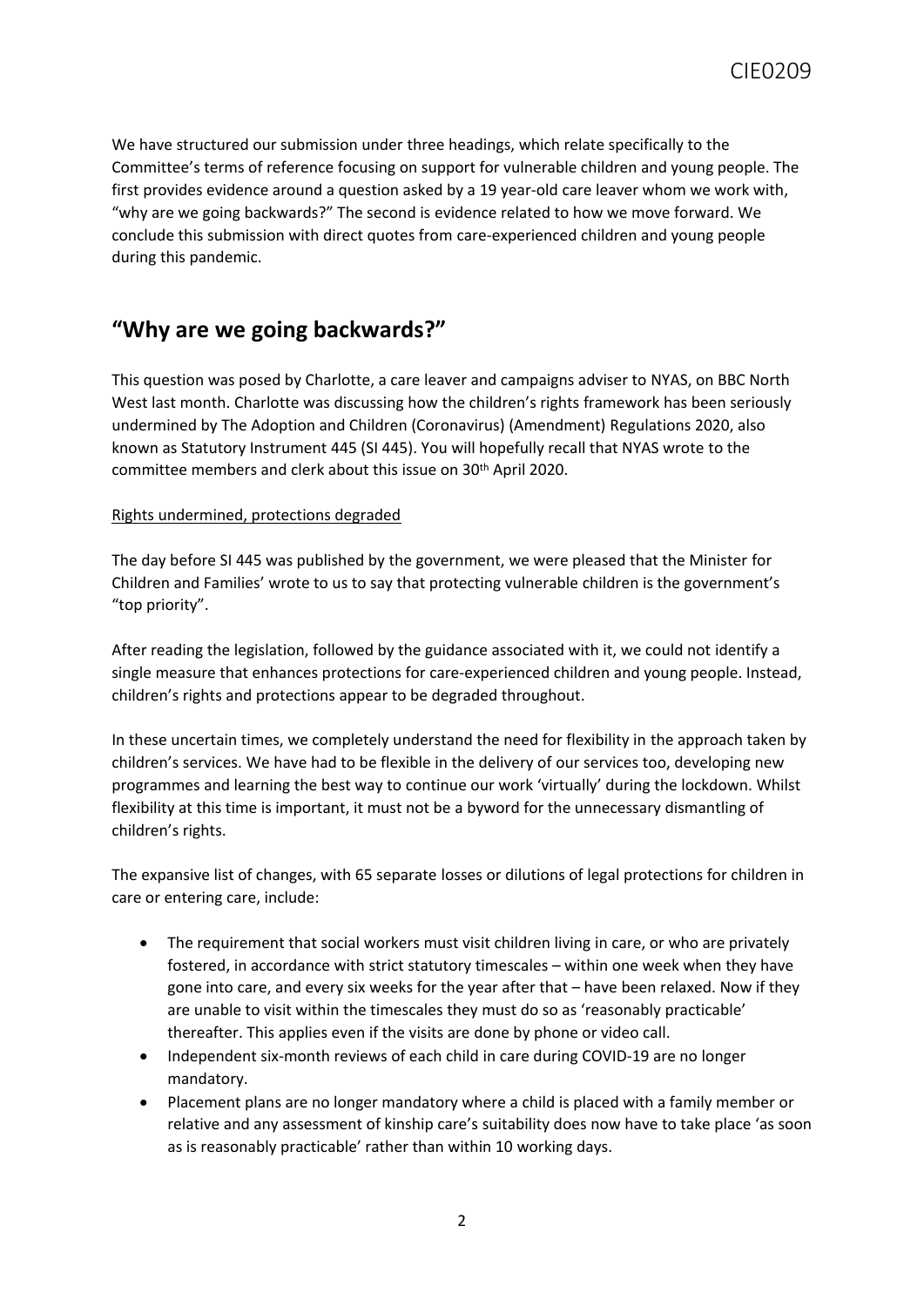- The independent panels which approve foster carers and adoption placements have become optional, removing a layer of scrutiny for these highly important and life-changing decisions.
- It is no longer required that a nominated officer must approve a fostering to adopt placement, instead responsibility exclusively lies with already overstretched local authorities.
- Twice-yearly Ofsted inspections of children's homes are no longer required.

### Safeguarding impact

NYAS professionals and volunteers have made more than triple the number of safeguarding referrals during the lockdown compared to the same period last year. In this context, no responsible parent would reduce the protections for their children or stop checking on their welfare. It should be no different for corporate parents.

NYAS has recently published findings from a survey which asked 230 care-experienced children and young people across England and Wales about their experiences during lockdown. Our survey found that 1 in 10 children in care have had no contact from their social worker since lockdown started, and a third had only been contacted once (lockdown measures were put in place more than three weeks before the survey went live). The same survey found that over half of care-experienced children are feeling lonely and anxious more often.

With the Department for Education reporting that only 1 in 20 students identified as vulnerable continue to attend school during the lockdown, many children and young people at risk of harm are living without the safety net that school would usually provide, as well as having less contact with social workers and safeguarding professionals. Safeguarding must be a central focus for all agencies working with children and young people during the COVID-19 pandemic. Reduced contact by professionals increases safeguarding risks.

All of these changes come at a time when Ofsted inspections have been suspended and bi-annual independent reviews of a child's care are no longer mandatory. NAIRO (National Association of Independent Reviewing Officers) has called SI 445 "neither necessary nor helpful" and expressed their fear that it "reduces essential safeguards for looked after children".

SI 445 does not encompass only 'low risk changes to administrative and procedural duties' as the explanatory note to the legislation claims. The suggestion that SI 445 removes a layer of unnecessary 'bureaucracy' for children's services is dispelled by social workers themselves, as BASW (British Association of Social Workers) stated: "Hard won rights in law are not simply bureaucratic processes but exist to protect children and young people and promote their well-being."

### No meaningful consultation

Care-experienced children and young people have the right to express their wishes and feelings when decisions are made about their lives. This right is guaranteed by Article 12 of the United Nations Convention on the Rights of the Child (the UK ratified the treaty in 1991) and enshrined in the Children Act 1989.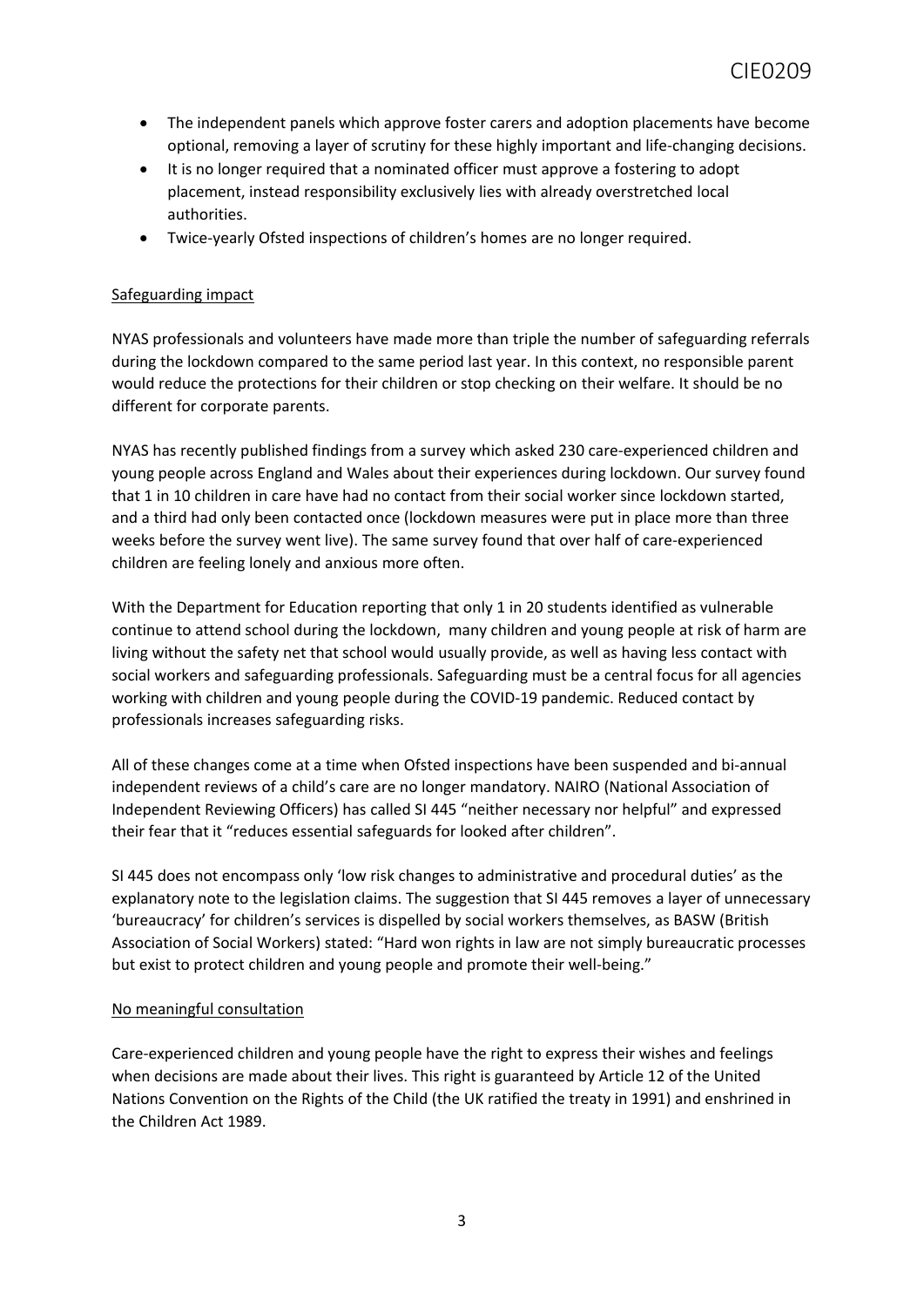There is one group who should have been consulted above all others: the care-experienced children and young people who will be most affected by the legislation. We have not seen any evidence that the voices of children and young people have been sought or heard by the government in the drafting of SI 445.

Meanwhile, children's rights charities were not consulted on the impact of SI 445 or given a mechanism by which to offer feedback on how these changes would affect the vulnerable children and young people that we work with. This is despite the explanatory note claiming that proposed changes to regulations were shared widely with the children's social care sector. NYAS and many others work with local authorities to deliver statutory independent advocacy across England and would have welcomed any form of consultation.

The government has still not provided a clear summary of changes to legislation to inform our advocates. This has added confusion and pressure for professionals and practitioners. Nor has the government produced child-friendly summaries of the changes. Children in care have been left uninformed about these very significant changes to their rights and protections during the pandemic.

One day prior to the publishing of SI 445, the letter we received from the Minister for Children and Families made no mention of the extent of changes due to be made. Two days before, our Head of Policy spoke with DfE senior officials attending the Alliance for Children in Care and Care Leavers. Again, no mention was made of the scale of changes due to come into force the same week. The 21 day rule, which requires instruments to be laid before Parliament for 21 days before they come into force, was 'not possible' according to the explanatory note, as a result of already stretched services and shortages.

It is our opinion that given the significance of these changes, the notice period of less than 24 hours was insufficient, especially as a full impact assessment had not been prepared for the instrument. The SI 445 explanatory note states: "An impact assessment has not been produced… no, or no significant, impact on the private or voluntary sector is foreseen". The House of Lords Legislation Scrutiny Committee, which was only able to review the changes after they came into force, appeared to disagree by stating that "This instrument makes extensive changes to a very sensitive policy area".

Meanwhile, guidance was drafted partly to assist the implementation of SI 445 but is non-statutory and therefore does nothing to restore safeguards lost in the legislation. We hope meaningful guidance during COVID-19 can be consulted upon and issued once Statutory Instrument 445 is withdrawn, and are eager to participate in a constructive discussion on how such guidance could improve outcomes for care-experienced children and young people.

### Warnings from the Children's Commissioner for England

The Children's Commissioner for England has recently called for all of the regulatory changes contained within SI 445 to be withdrawn. We echo the Commissioner's belief that we must not remove protections from vulnerable children, but should instead see increased protections to reflect the additional pressures they may be feeling.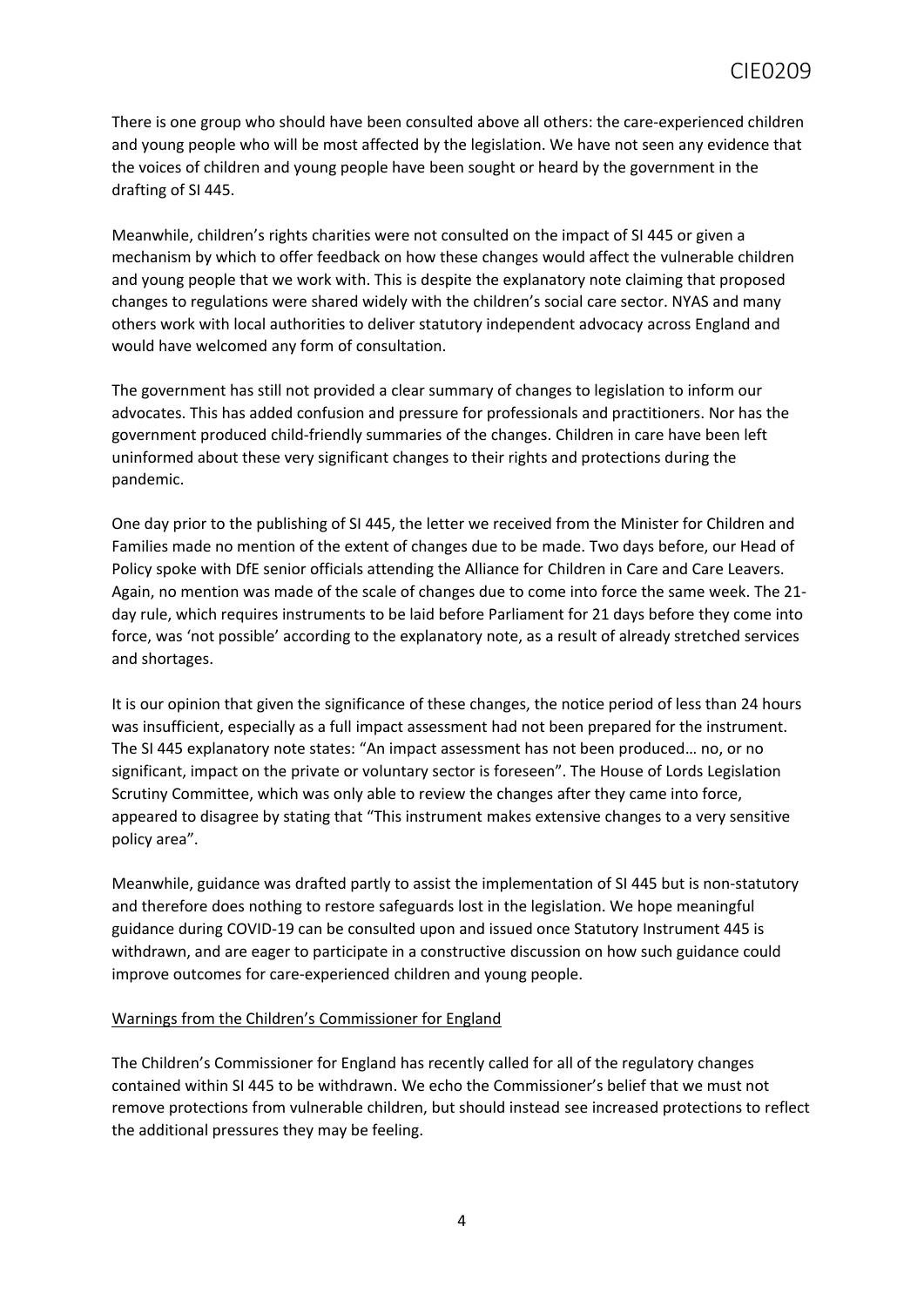We share the Commissioner's view that the changes, brought forward with minimal consultation, without complying with the usual 21-day rule and without the opportunity for public scrutiny, are not justified.

Meanwhile, BASW (British Association of Social Workers) has urged the government to withdraw the statutory instrument, which it says: "risks the welfare and rights of children".

NYAS stands with the Children's Commissioner, social workers, colleagues across the sector and care-experienced people who are calling for SI 445 to be urgently withdrawn.

# **How do we move forward?**

### Advocacy

With Ofsted inspections of children's services and homes suspended, and reported issues of capacity for professionals working with care-experienced children and young people, there is clearly a need for interim measures to reduce risks. We have called on the government to extend an 'active offer' of non-face to face independent advocacy for every care-experienced child or young person where inspections are no longer taking place or services are reduced. An active offer is one where children choose to opt-out rather than opt-in to independent advocacy support, in order to make certain that they are aware of their rights.

### Technology

Children must be provided with the necessary access to equipment to enable non-face to face support through the use of technology. Our survey found that 1 in 5 care leavers, and 1 in 10 children in care were living through lockdown without the technology they needed to stay in contact with friends and family, leading to increased loneliness and anxiety levels.

We welcome the government's provision of laptops, tablets and internet access for children and young people. We are particularly grateful that the DfE acted on our concerns that initial provision looked to be focused only on education, and needed instead to be widened to include care leavers.

Care leavers are more likely than their peers to not be in employment, education or training, but would face difficulties living independently without getting online during the lockdown. We will continue to work with the government to ensure their offer of digital devices and internet access for care leavers and children with social workers reaches those in need.

### Missing Children

Despite the enforced 'lockdown' and restriction of movement for children in care (and all of us), children continue to go missing. Our return interview services operate across 10 local authorities in England and responded to 184 reports of missing children between 24th March (the first full day of lockdown) and 23<sup>rd</sup> May 2020. This represents a 27% drop in children and young people being reported as 'missing' across our return interview services during the lockdown compared to the same period in the previous year.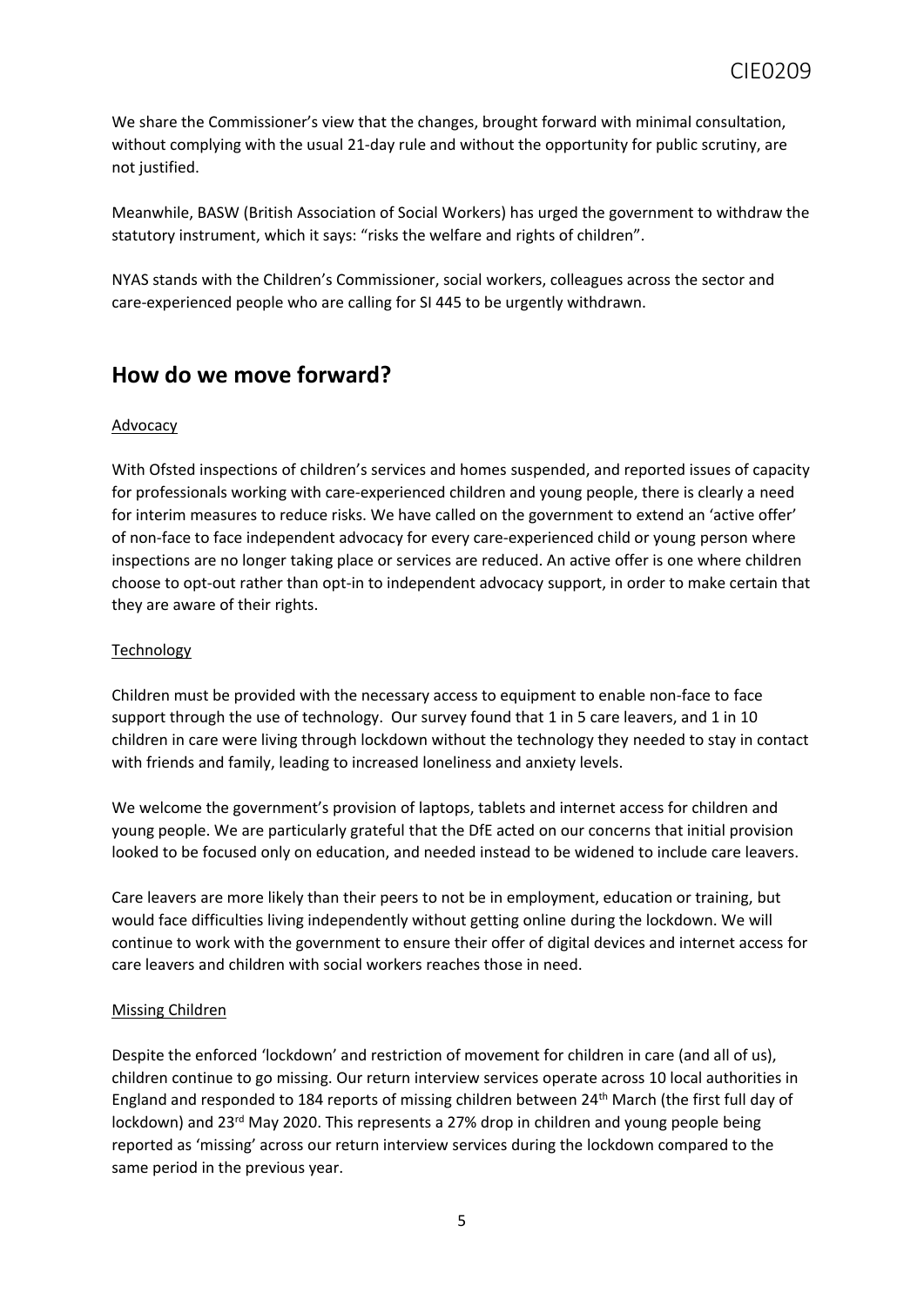However, we have seen a 19% increase in children aged 15 and younger being reported missing, rising from 86 in the period last year to 102 during lockdown. This suggests that while older teenagers are being reported missing less often, our work across England shows that younger children may currently be at greater risk.

The need for independent return interviews must be included in any offer of support for vulnerable children and young people, and steps must be taken to avoid criminalising them under any new police powers. Although they may not be reported missing, we are hearing of children going out in breach of lockdown rules and not abiding by social distancing. We welcome the College of Policing's clarity that police enforcement must always be a last resort.

Where an independent return interview is offered, the likelihood of repeat missing episodes for care-experienced children and young people significantly reduces. Given the increased risks facing missing children during the pandemic, including to their health, independent return interviews are an effective way of preventing further episodes.

Domestic abuse can also be a reason for children to go missing. We welcome the efforts by the government and local police forces to communicate that it is legitimate to leave home during the lockdown if fleeing domestic violence. However, more emphasis in these campaigns could also be given to signposting and safeguarding children and young people who are victims or witnesses of abuse.

### Unregulated Accommodation

We fear that unregulated accommodation is not attracting the attention it requires by the government and stretched local authorities at the moment. Ensuring independent advocacy contact within these settings would help to reduce risks and empower children and young people to escalate any issues. Therefore an active offer of advocacy, one where children choose to opt-out rather than opt-in, for all those living in unregulated accommodation could be an effective safeguarding measure during the pandemic. We would also encourage an active offer longer term if unregulated accommodation continues to be used.

During this time of crisis, we are urging the Department for Education to set out rigorous measures to safeguard children in unregulated accommodation equivalent to that in registered and regulated children's homes. All contractual procurement arrangements for unregulated accommodation should make explicit reference to the 2015 Children's Homes Quality Standards. Children and young people in such settings should not feel they are facing this period of crisis alone. Corporate parents need to be active with close supportive parenting. Government must act to direct local authorities to ensure the rights of young people in unregulated and unregistered settings are upheld.

We have been pleased to make a submission to the government's consultation on this topic, as well as facilitate the DfE's direct consultation with care-experienced young people we work with. However, longer term, all accommodation providers for children in care must be accountable through independent regulation by Reg.44 visitors and inspection by Ofsted.

#### Mental Health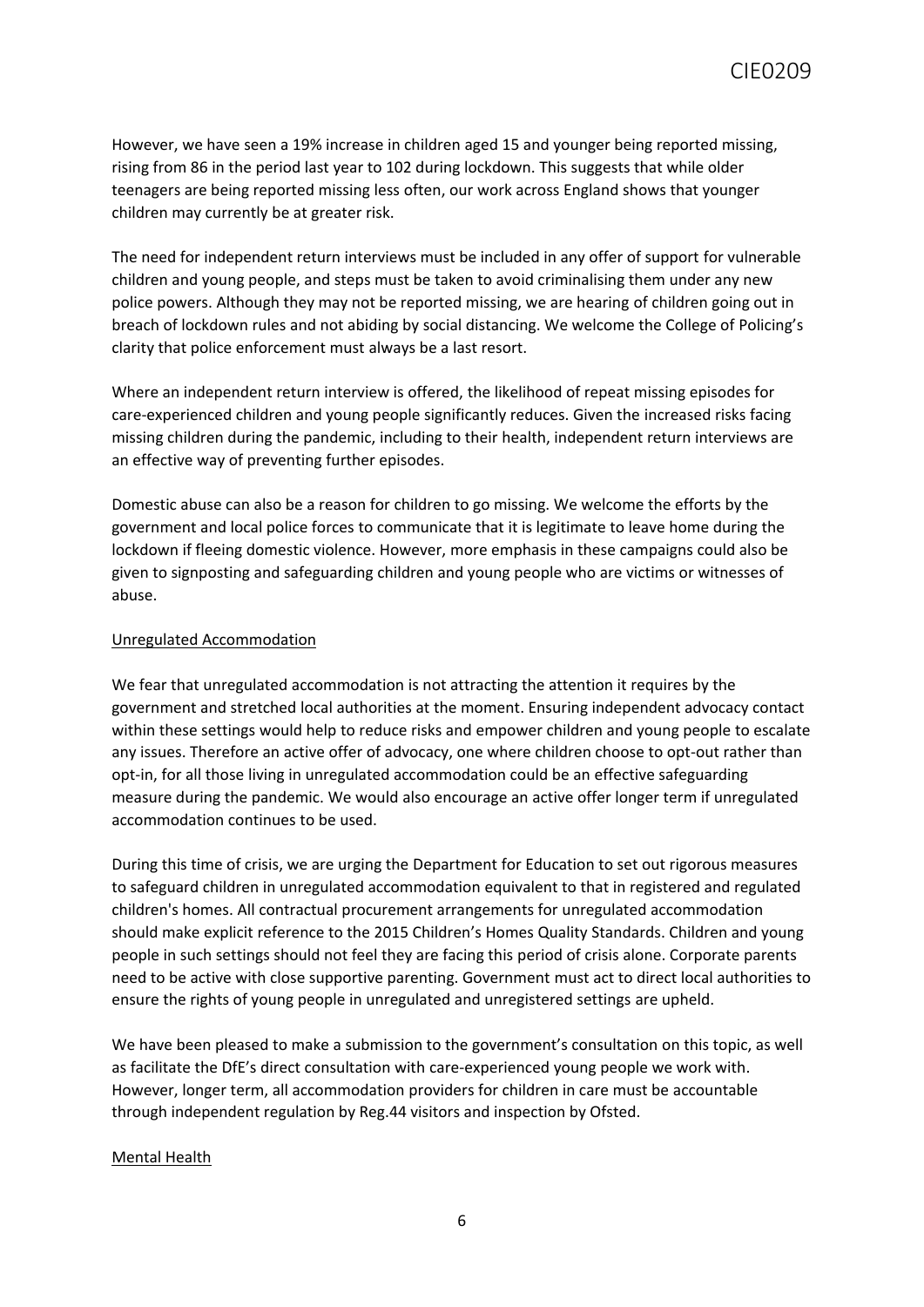Care-experienced children are four times more likely to have a mental health difficulty, which in many cases is attributed to isolation and loneliness. Those difficulties have been exacerbated by the current lockdown. Our survey revealed that four in five care leavers, and two in five children in care are feeling more anxious. Four in five care leavers, and over half of children in care feel lonely more often. The mental health of care-experienced children during the lockdown must be a priority.

We are concerned by the relaxation of the rules on the detention and release of children under the Coronavirus Act and urge the inclusion of an 'active offer' of advocacy for them. We have asked the government that arrangements be put in place to ensure independent mental health advocacy services, rather than hospital managers or other staff, proactively inform children of their right to an advocate and the help they can provide. We have already been running these 'Rights Sessions' with the permission of mental health settings where we are contracted to provide advocacy.

We would also welcome a pause to any children and young people being moved on from CAMHS to Adult Mental Health Services. This is a risky and sometimes mismanaged period in normal times, but pausing this transition now will save lives.

### Funding for local authority children's services

A key question facing local and national government is what contingency planning can be introduced to ensure the resilience of the sector in the case of any future national emergency. In our view, ensuring local authorities have the resources to fulfil their corporate parenting duties in normal times would be a vital start. Even before COVID-19 began to affect daily life in the UK, local authorities were flagging that children's services are their biggest and most immediate financial pressure. Government funding cuts have left local authorities with the difficult decision of how to bridge funding shortfalls in a time of crisis, often without healthy reserves.

Prevention is better than cure, and we support the calls for proper funding made by the local authorities that we work with. Care-experienced children and young people need a consistent and well-resourced support framework to help them to thrive.

### No decisions about young people, without young people

Co-production with care-experienced children and young people should always be part of the approach to policies and guidance that will affect their lives. NYAS and our colleagues in the sector are able to support and facilitate this. The current pandemic must not get in the way of a child's right to be listened to and taken seriously, as enshrined in Article 12 of the United Nations Convention on the Rights of the Child. We encourage the Committee to consider not only how children and young people are continuing to be heard during the COVID-19 pandemic, but also how you might directly engage with them to help shape your work.

In that spirit, we wanted to share some direct quotes from children and young people we have been working with or who responded to our survey. Names have been changed for anonymity, but we hope they offer helpful insights for the Committee.